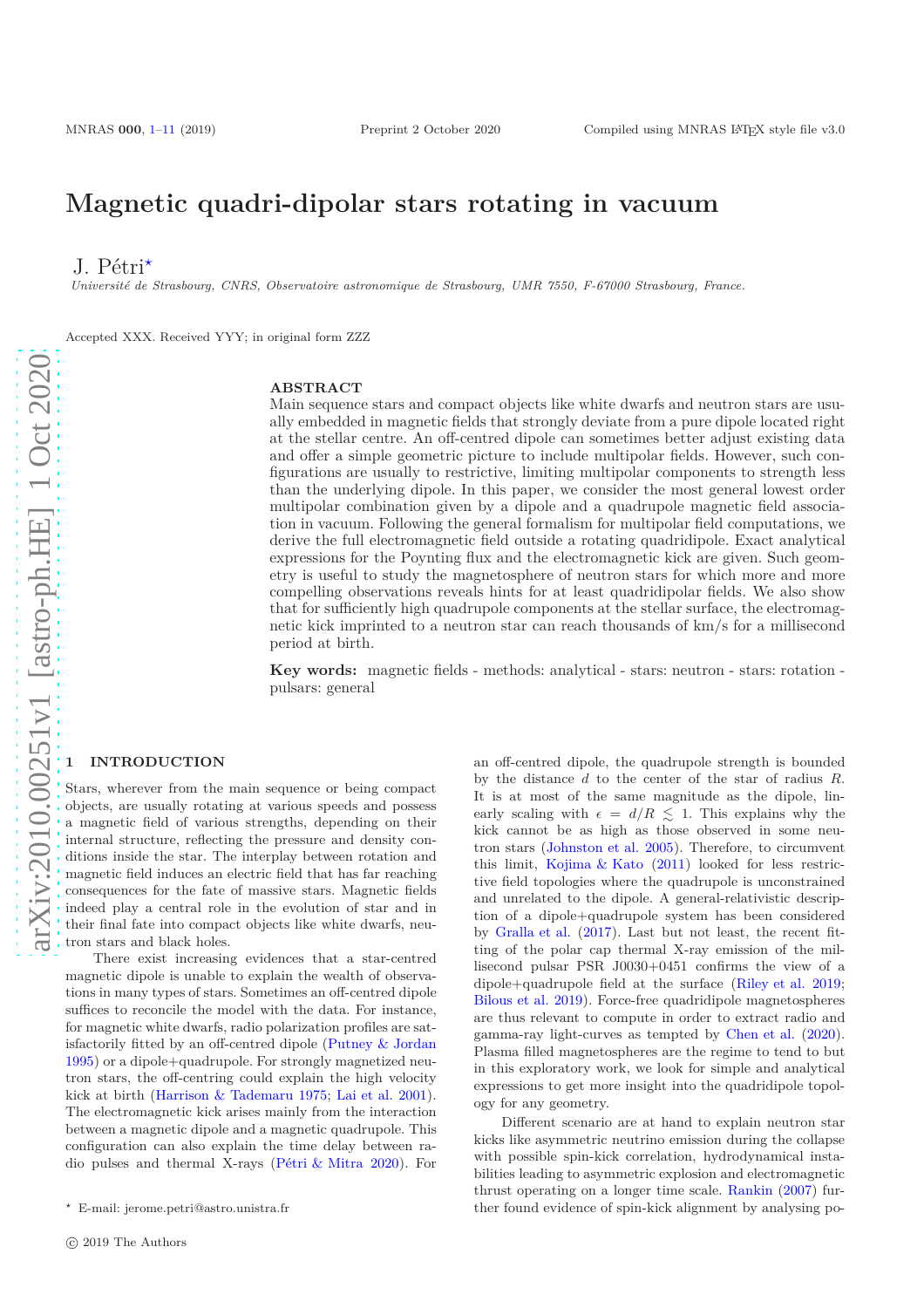# 2 *J. Pétri*

larization position angle variation. [Johnston et al.](#page-10-11) [\(2007](#page-10-11)) also found a plausible alignment for 7 more pulsars.

In this paper we compute exact analytical expressions for the electromagnetic field in vacuum outside a rotating arbitrary quadridipole configuration. Sec. [2](#page-1-0) reminds the basic solutions for a single multipole of any order *ℓ* and *m*. In Sec. [3](#page-3-0) the associated spin-down luminosity and electromagnetic force expected from the quadridipole are derived. We finish by a discussion on possible neutron star electromagnetic kicks at birth in light of observations in Sec. [4.](#page-3-1) Conclusions are summarized in Sec. [5.](#page-9-0)

#### <span id="page-1-0"></span>**2 ROTATING MAGNETIC MULTIPOLES**

In this section, we remind the essential results found by [Pétri](#page-10-12) [\(2015](#page-10-12)) for single multipolar fields. We then specialize to the quadridipole configuration. The star is rotating at an angular speed  $\Omega$  and the transition region between the static zone and the wave zone occurs around the light-cylinder defined by  $r_L = c/\Omega$  meaning that inside  $r \ll r_L$  it resembles a static multipole in corotation and outside, at large distances  $r \gg r_L$  it corresponds to a plane electromagnetic wave radiating energy and angular momentum responsible for the spin down torque and kick.

#### **2.1 Analytical solutions**

The quadridipole model is built on the exact analytical expressions for an arbitrary rotating multipolar magnetic field in vacuum derived by [Pétri](#page-10-12) [\(2015](#page-10-12)). He showed that the vacuum solution is fully determined by the radial magnetic field component at the stellar surface of radius *R*. The vacuum electromagnetic field is expanded onto vector spherical harmonics  $\Phi_{\ell,m}$  and  $\Psi_{\ell,m}$  of order  $\ell$  and  $m$ , see [Pétri](#page-10-13) [\(2013](#page-10-13)) for definitions in a curved space-time. The magnetic part **B** is represented by the constant coefficients  $a_{\ell,m}^{\text{B}}$ whereas the electric part **D** is represented by the constant coefficients  $a_{\ell,m}^{\text{D}}$ . An arbitrary solution of Maxwell equations in vacuum is therefore advantageously written in spherical polar coordinates  $(r, \vartheta, \varphi)$  in the form of outgoing waves as

$$
\mathbf{D}(r, \vartheta, \varphi, t) = \sum_{\ell=1}^{\infty} \nabla \times [a_{\ell,0}^{D} \frac{\Phi_{\ell,0}}{r^{\ell+1}}] +
$$
\n
$$
\sum_{\ell=1}^{\infty} \sum_{|m| \leq -\ell}^{m \neq 0} \left( \nabla \times [a_{\ell,m}^{D} h_{\ell}^{(1)}(k_m r) \Phi_{\ell,m}] +
$$
\n
$$
i \varepsilon_0 m \Omega a_{\ell,m}^{B} h_{\ell}^{(1)}(k_m r) \Phi_{\ell,m} \right) e^{-im \Omega t}
$$
\n
$$
\mathbf{B}(r, \vartheta, \varphi, t) = \sum_{\ell=1}^{\infty} \nabla \times [a_{\ell,0}^{B} \frac{\Phi_{\ell,0}}{r^{\ell+1}}] +
$$
\n(1b)

$$
\sum_{\ell=1}^{\infty} \sum_{|m| \leq -\ell}^{m \neq 0} \left( \nabla \times [a_{\ell,m}^{B} h_{\ell}^{(1)}(k_m r) \boldsymbol{\Phi}_{\ell,m} ] - i \mu_0 m \Omega a_{\ell,m}^{D} h_{\ell}^{(1)}(k_m r) \boldsymbol{\Phi}_{\ell,m} \right) e^{-i m \Omega t}.
$$

The wave number is  $k_m = m k = m/r_L$ . The constants  ${a_{\ell,m}^D, a_{\ell,m}^B}$  depend on the boundary conditions imposed on the stellar surface. The divergencelessness is satisfied by construction because of the properties of the vector

spherical harmonics  $\Phi_{\ell,m}$  and  $\Psi_{\ell,m}$ .  $h_{\ell}^{(1)}$  are the spherical Hankel functions imposing outgoing wave conditions [\(Arfken & Weber 2005](#page-10-14)). The constants of integration are given for an asymmetric mode  $m > 0$  by

$$
a_{\ell,m}^{\rm B} = \frac{f_{\ell,m}^{\rm B}(R)}{h_{\ell}^{(1)}(k_m R)}\tag{2a}
$$

and for an axisymmetric case  $m = 0$  by

$$
a_{\ell,0}^{\mathcal{B}} = R^{\ell+1} f_{\ell,0}^{\mathcal{B}}(R)
$$
 (2b)

where the static magnetic field is expanded into

$$
\mathbf{B}_{\text{stat}}(r,\vartheta,\varphi,t) = \sum_{\ell=1}^{\infty} \sum_{m=-\ell}^{\ell} \left( \nabla \times [f_{\ell,m}^{B}(r) \, \Phi_{\ell,m}] \, e^{-i \, m \, \Omega \, t} \right).
$$
\n(2c)

Specializing to a single multipole, the two non-vanishing electric field coefficients  $a_{\ell,m}^{\text{D}}$  are for an asymmetric mode  $m > 0$ 

$$
a_{\ell+1,m}^D \partial_r (r \, h_{\ell+1}^{(1)}(k_m \, r)) \Big|_{r=R} = \tag{2d}
$$

$$
\varepsilon_0 R \Omega \sqrt{\ell (\ell + 2)} J_{\ell+1,m} f_{\ell,m}^{B}(R)
$$

$$
a_{\ell-1,m}^{D} \partial_r (r h_{\ell-1}^{(1)}(k_m r)) \Big|_{r=R} =
$$
(2e)

 $-\varepsilon_0 R \Omega \sqrt{(\ell-1) (\ell+1)} J_{\ell,m} f_{\ell,m}^{\text{B}}(R)$ 

where we introduced the numbers  $J_{\ell,m} = \sqrt{\frac{\ell^2 - m^2}{4\ell^2 - 1}}$ . Note that for  $\ell = 1$  only one solution exists. For the axisymmetric case  $m = 0$  we find

$$
(\ell+1) a_{\ell+1,0}^{\mathcal{D}} = -\varepsilon_0 R^{\ell+3} \Omega \sqrt{\ell(\ell+2)} J_{\ell+1,0} f_{\ell,0}^{\mathcal{B}}(R) \tag{2f}
$$

$$
(\ell - 1) a_{\ell - 1,0}^D = \varepsilon_0 R^{\ell + 1} \Omega \sqrt{(\ell - 1) (\ell + 1)} J_{\ell,0} f_{\ell,0}^B(R). (2g)
$$

These relations are found by imposing the right jump conditions at the surface, namely continuity of the radial magnetic field component and continuity of the tangential electric field component. From the set of single multipoles, we deduce all the relevant quantities like the spin down luminosity and the electromagnetic force exerted on the star assuming a perfect conductor inside as usually done for instance for neutron stars.

## **2.2 Spindown and force**

[Pétri](#page-10-15) [\(2016](#page-10-15)) has shown that the spin down luminosity *L* reduces to a simple sum of the asymmetric  $m > 0$  modes with constants of integration  $\{a_{\ell,m}^{\text{D}}, a_{\ell,m}^{\text{B}}\}$  in such a way that

<span id="page-1-1"></span>
$$
L = \frac{c}{2\,\mu_0} \sum_{\ell \ge 1}^{m \ne 0} \left( |\mathbf{a}_{\ell,m}^{\mathbf{B}}|^2 + \mu_0^2 \, c^2 \, |\mathbf{a}_{\ell,m}^{\mathbf{D}}|^2 \right). \tag{3}
$$

For a single multipole of order *ℓ*, most textbooks on radiation only take into account the magnetic part proportional to  $|a_{\ell,m}^{\rm B}|^2$  giving the simple scaling  $L \propto \Omega^{2\ell+4}$ . This however neglects the contribution from the electric part given by  $\mu_0^2 c^2 |a_{\ell,m}^D|^2$  which is significant for fast rotators close to the break up limit where centrifugal forces would blow up the star. For neutron stars with small period at birth, around one millisecond, these corrections are rather substantial, of the order  $10\%$ , we keep therefore the exact expression Eq. [\(3\)](#page-1-1)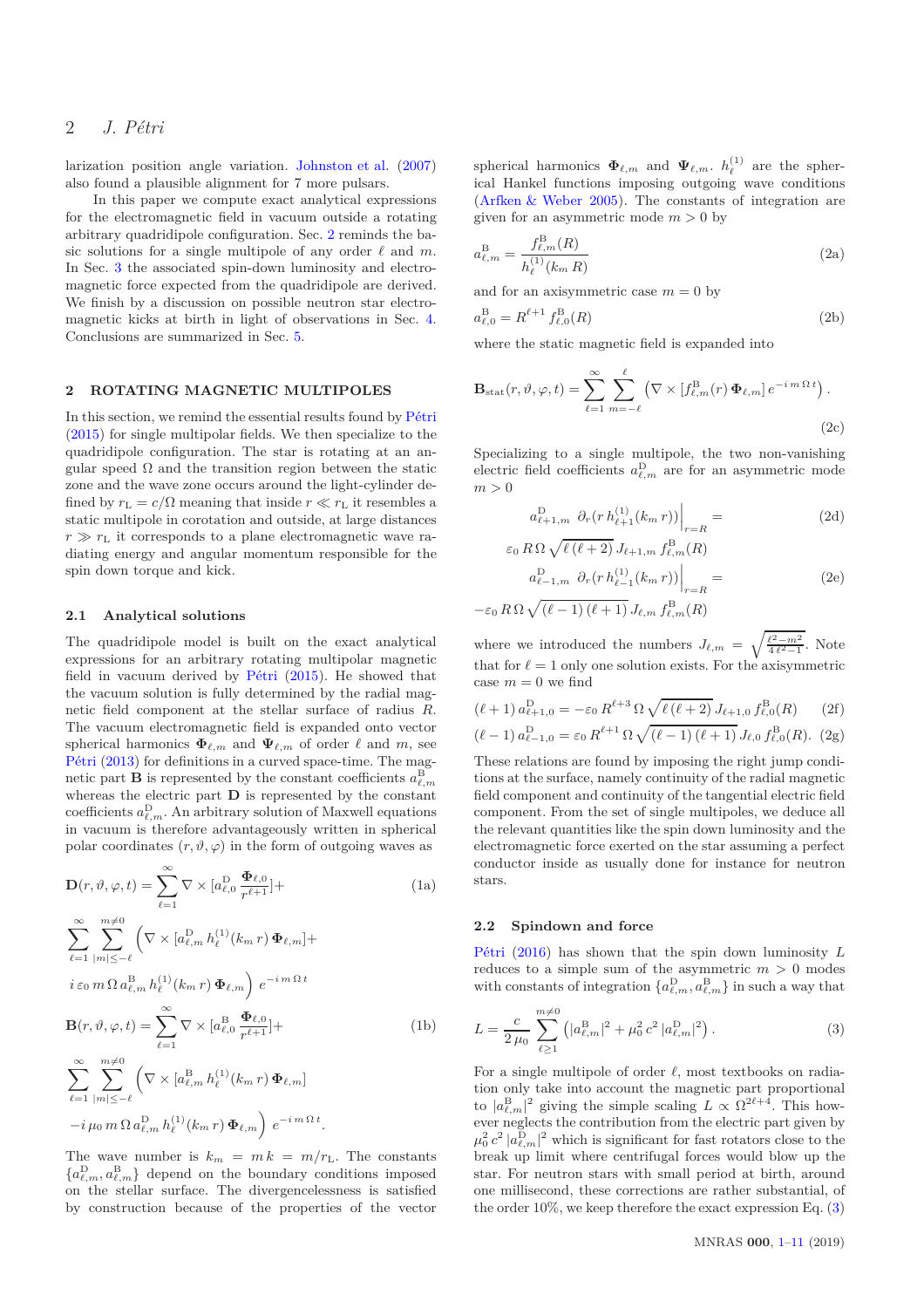in our application to neutron star kicks in Sec. [4.](#page-3-1) More importantly, the magnetic quadrupole will contribute to the same order of magnitude as the electric dipole, this explains why we retain such corrections to remain self-consistent. *L* is a simple sum of decoupled single multipoles meaning that there is no interaction between multipoles of different order  $\ell$  and  $\ell' \neq \ell$  whatever *m* and *m'*. In addition, fast rotation also implies a deformation of the stellar surface from a perfect sphere to an oblate spheroid. Such perturbations of the neutron star shape also contributes to variations in the spindown luminosity. Unfortunately, there exists no analytical solution for such a geometry. Nevertheless, a homogeneous, uniformly rotating Newtonian Maclaurin spheroid with eccentricity *e* [\(Chandrasekhar 1970](#page-10-16)) defined by the difference in polar radius  $R_p$  and equatorial radius  $R_e$ 

$$
e \approx \frac{R_e - R_p}{(R_e + r_p)/2} \tag{4}
$$

could serve as a simple approximation to guess the corrections to the Poynting flux. According to [AlGendy & Morsink](#page-10-17) [\(2014](#page-10-17)), the difference in equatorial and polar gravity amounts to about 20%, reflecting in an eccentricity very similar to the one found by [Morsink et al.](#page-10-18) [\(2007](#page-10-18)). Eccentricities are about  $e \approx 0.5$  for millisecond pulsars [\(Belvedere et al. 2014](#page-10-19)). Using the spin down luminosity derived for instance by [Finn & Shapiro](#page-10-20) [\(1990](#page-10-20)) assuming magnetic flux freezing within the oblate star, the correcting factor is

$$
\frac{\pi^2}{4} \frac{(1 - e^2)^{2/3}}{E(e)^2} \approx 1 + \frac{1}{2}e - \frac{37}{96}e^2 + o(e^2)
$$
 (5)

where  $E(e)$  is the complete elliptic integral of the second kind [\(Arfken & Weber 2005](#page-10-14)). Using estimates from [AlGendy & Morsink](#page-10-17) [\(2014](#page-10-17)), a good guess for the eccentricity is

$$
e \approx \frac{R_e - R_p}{R_e} \approx 0.8 a^2 \frac{R_e c^2}{GM}.
$$
\n
$$
(6)
$$

Therefore, the spindown corrections due to oblateness is of the order *e/*2 which is comparable to the electric quadrupole term, depending also on  $a^2$ , albeit a modulation due to the compactness. Consequently, regarding the Poynting flux, the deviation from a perfect sphere can be formally absorbed in the electric quadrupole radiation part, not impacting much the results of the paper.

The associated electromagnetic force is derived by another sum now involving interferences between multipoles of different order  $\ell$  and  $\ell' \neq \ell$  but with the same azimuthal number  $m = m'$ . After some algebra, the kick reduces to

$$
F = \frac{1}{2 \mu_0} \sum_{\ell,\ell'\geq 1}^{m \neq 0} i^{\ell'-\ell} \left( \left( a_{\ell,m}^{\mathcal{B}} a_{\ell',m}^{\mathcal{B}^*} + \mu_0^2 c^2 a_{\ell,m}^{\mathcal{D}} a_{\ell',m}^{\mathcal{D}^*} \right) I_1 \right. \\
\left. + \mu_0 c \left( a_{\ell,m}^{\mathcal{B}} a_{\ell',m}^{\mathcal{D}^*} - a_{\ell',m}^{\mathcal{B}^*} a_{\ell,m}^{\mathcal{D}} \right) I_3 \right) \tag{7a}
$$

where the integrals  $I_1$  and  $I_3$  have been computed in [Pétri](#page-10-15) [\(2016](#page-10-15)), see also [Roberts](#page-10-21) [\(1979](#page-10-21)). They are given by

$$
I_{1} = \frac{\sqrt{\ell(\ell+2)}}{\ell+1} J_{\ell+1,m} \, \delta_{\ell+1,\ell'} + \frac{\sqrt{(\ell-1)(\ell+1)}}{\ell} J_{\ell,m} \, \delta_{\ell-1,\ell'}
$$
\n(8a)

$$
I_3 = \frac{i m}{\ell (\ell + 1)} \delta_{\ell, \ell'} \tag{8b}
$$

where  $\delta_{ik}$  is the Kronecker symbol. It can be checked that the force *F* is a real number involving only the imaginary part of products like  $(a_{\ell,m}^B a_{\ell',m}^{B^*}), (a_{\ell,m}^D a_{\ell',m}^{D^*})$  and  $(a_{\ell,m}^B a_{\ell',m}^{D^*})$  as already emphasized by [Roberts](#page-10-21) [\(1979](#page-10-21)). The terms involving the same multipoles  $\ell = \ell'$  cancel as it should for single multipoles of order  $(\ell, m)$ . Due to the symmetry of these single multipoles, no force can be produced by such fields.

Consequently, we are led to the two key results of Eq. [\(3\)](#page-1-1) and Eq. [\(7\)](#page-2-0) which are the most general expressions valid for any combination of multipoles in vacuum. From now on, we specialize to the dipole and quadrupole fields shortened as a quadridipole.

## **2.3 Quadridipole field**

Taking the single multipole solutions from [Pétri](#page-10-12) [\(2015](#page-10-12)), the dipole electromagnetic field is fully determined by the typical magnetic field strength  $B_{\text{dip}}$  and by the following constants

$$
a_{1,0}^{\mathcal{B}} = -\sqrt{\frac{8\,\pi}{3}}\,B_{\mathrm{dip}}\,R^3\,\cos X\tag{9a}
$$

$$
a_{1,1}^{\mathcal{B}} = \sqrt{\frac{16\,\pi}{3}} \frac{B_{\text{dip}}\,R}{h_1^{(1)}(k\,R)} \sin \chi \tag{9b}
$$

$$
a_{2,0}^{\mathcal{D}} = \sqrt{\frac{8\,\pi}{15}}\,\varepsilon_0\,\Omega\,B_{\mathrm{dip}}\,R^5\,\cos\chi\tag{9c}
$$

$$
a_{2,1}^D = \sqrt{\frac{16\,\pi}{5}} \varepsilon_0 \frac{\Omega \, B_{\text{dip}} \, R^2}{\partial_r \left( r \, h_2^{(1)}(k \, r) \right)} \sin \chi \tag{9d}
$$

 $\chi \in [0, \pi]$  is the magnetic dipole inclination angle with respect to the rotation axis, taken to be along the *z*-axis. The quadrupole field is determined by the typical magnetic field strength  $B_{\text{quad}}$  and by

$$
a_{2,0}^{\text{B}} = q_{2,0} B_{\text{quad}} R^4 \tag{10a}
$$

$$
a_{2,1}^{\mathcal{B}} = q_{2,1} \frac{B_{\text{quad}} R}{h_2^{(1)}(k_1 R)}
$$
(10b)

$$
a_{2,2}^{\mathcal{B}} = q_{2,2} \frac{B_{\text{quad}} R}{h_2^{(1)}(k_2 R)} \tag{10c}
$$

$$
a_{1,0}^D = \frac{2}{\sqrt{5}} \,\varepsilon_0 \,\Omega \, B_{\text{quad}} \, R^4 \, q_{2,0} \tag{10d}
$$

$$
a_{1,1}^{\mathcal{D}} = -\sqrt{\frac{3}{5}} \varepsilon_0 \frac{\Omega B_{\text{quad}} R^2 q_{2,1}}{\partial_r (r \, h_1^{(1)}(k_1 \, r))} \bigg|_{r=R} \tag{10e}
$$

<span id="page-2-0"></span>
$$
a_{3,0}^{\mathcal{D}} = -2\sqrt{\frac{2}{35}}\,\varepsilon_0\,\Omega\,B_{\text{quad}}\,R^6\,q_{2,0} \tag{10f}
$$

$$
a_{3,1}^D = \frac{8}{\sqrt{35}} \varepsilon_0 \frac{\Omega B_{\text{quad}} R^2 q_{2,1}}{\partial_r (r h_3^{(1)} (k_1 r))} \Big|_{r=R}
$$
(10g)

$$
a_{3,2}^{\mathcal{D}} = 2\sqrt{\frac{2}{7}}\,\varepsilon_0 \frac{\Omega \, B_{\text{quad}} \, R^2 \, q_{2,2}}{\partial_r \big(r \, h_3^{(1)}(k_2 \, r)\big)\Big|_{r=R}}.\tag{10h}
$$

MNRAS **000**, [1–](#page-0-0)[11](#page-9-0) (2019)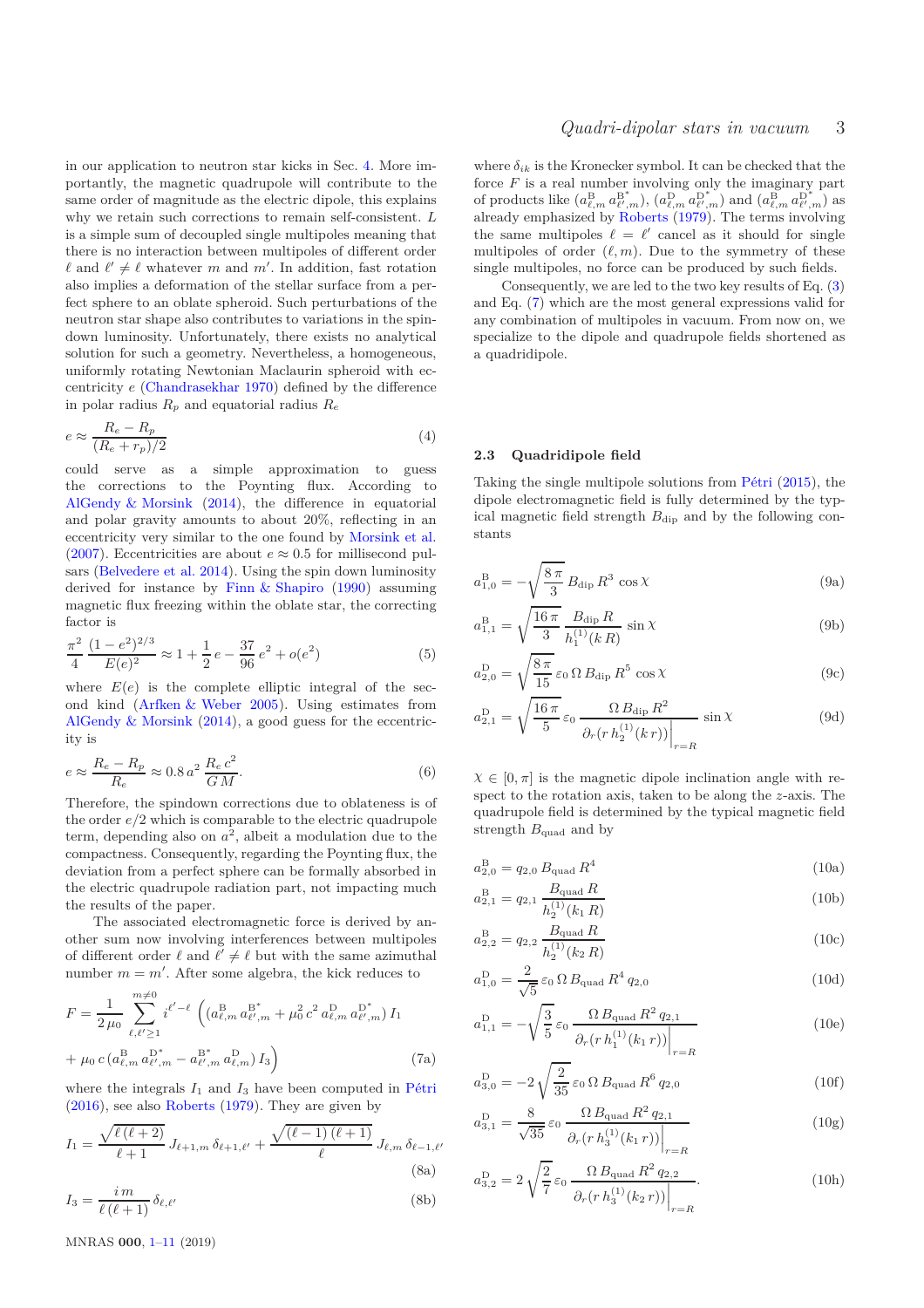# 4 *J. Pétri*

The contribution of each quadrupolar component is weighted by the two angles  $\chi_1, \chi_2$  defined by

$$
q_{2,0} = \sqrt{\frac{4\pi}{3}} \cos \chi_1 \tag{11a}
$$

$$
q_{2,1} = \sqrt{\frac{8\,\pi}{3}}\sin\chi_1\,\cos\chi_2\,e^{i\,\lambda_1} \tag{11b}
$$

$$
q_{2,2} = \sqrt{\frac{8\,\pi}{3}}\,\sin X_1\,\sin X_2\,e^{2\,i\,\lambda_2}.\tag{11c}
$$

where  $\chi_1 \in [0, \pi]$  and  $\chi_2 \in [0, 2\pi]$ . The angles  $\lambda_1, \lambda_2$  fix the orientation of the  $m = 1$  and  $m = 2$  quadrupole with respect to a fiducial plane defined by the rotation axis and the magnetic dipole moment (assumed to be located in the  $\varphi = 0$  plane).

To summarize, all the field components are exactly known, the whole field topology being imposed by the seven parameters  $(B_{\text{dip}}, B_{\text{quad}}, \chi, \chi_1, \chi_2, \lambda_1, \lambda_2)$ .  $B_{\text{dip}}$  sets the physical magnetic field strength not impacting the geometrical configuration therefore reducing the number of parameters for the geometry to six, five angles and the relative quadrupole strength *B*quad*/B*dip. We now apply these results to the secular evolution of a star rotating in vacuum.

# <span id="page-3-0"></span>**3 STAR SECULAR EVOLUTION**

Some quantities are particularly relevant for the study of the stellar rotational evolution and electromagnetic kick. Although the exact analytical expression for the luminosity and force are readily found by straightforward application of the above formulas, we find it more pertinent to pick out meaningful limits depending on the geometry and rotation rate in order to emphasize the formal dependence on the six parameters.

## **3.1 Spin down luminosity**

Let us start with the spin down rate, introducing the ratio between quadrupolar and dipolar field strength by  $X =$  $B_{\text{quad}}/B_{\text{dip}}$ , the luminosity, to the lowest order in spin parameter  $a = R/r_L \leq 1$ , can be compared to the perpendicular point dipole Poynting flux

$$
L_{\perp} = \frac{8\,\pi}{3\,\mu_0\,c^3} \,\Omega^4 \,B_{\rm dip}^2 \,R^6 \tag{12}
$$

such that

$$
\frac{L}{L_{\perp}} = (1 - a^2) \sin^2 x + \frac{8}{45} a^2 X^2 \sin^2 x_1 (11 - 9 \cos 2x_2) + o(a^2).
$$
\n(13)

Note that we use little-*o* notations with a small  $o(x)$  not a big-*O* notation with  $O(x)$ , meaning that the expression is correct up to the order  $a^2$ , written as  $o(a^2)$  and not dominated by corrections starting at order  $a^2$  which would be written  $O(a^2)$  (from Edmund Landau notations, a German mathematician).

The luminosity is independent of  $\lambda_1, \lambda_2$  because it is unrelated to possible interaction between different multipoles and therefore insensitive to the relative orientation of each component. Single multipoles contribute separately to the total luminosity. The quadrupole contribution scales

as  $a^2 X^2$  compared to a point dipole but for a finite size star, we need to retain also the  $(1 - a^2)$  correction of the dipole to be fully consistent. This term was neglected by [Kojima & Kato](#page-10-5) [\(2011\)](#page-10-5). If the star is oblate due to rapid rotation close to break up, the deformation can be accounted for in the luminosity by adding another correcting factor scaling like  $a^2$ , proportional to the compactness.

Note that the quadrupole luminosity dominates the electromagnetic braking only if the quadrupole strength in the wave zone dominates the magneto-dipole radiation in the regime where  $a^2 X^2 \gg 1$  and not when the quadrupole strength dominates at the surface  $X^2 \gg 1$ . The factor  $a^2$ arises because the quadrupole field decrease much faster with radius than the dipole and the relevant field strength for radiation is located at the light-cylinder, not at the surface. This remark has profound implications for the stellar magnetic field estimates from the measured  $P$  and  $\dot{P}$  as discussed in depth by [Pétri](#page-10-22) [\(2019\)](#page-10-22).

## **3.2 Electromagnetic kick**

To get an electromagnetic force requires some coupling between several multipoles of different orders  $\ell \neq \ell'$  in order to produce a kick. Again, to the lowest order in the spin parameter *a*, it is expressed as

$$
\frac{cF}{L_{\perp}} = \frac{1}{45} \sqrt{\frac{2}{15}} a X \sin \chi \sin \chi_1 \cos \chi_2
$$
  
(75 *a*<sup>3</sup> cos  $\lambda_1 + (90 - 7 a^2) \sin \lambda_1 + o(a^3)$ ). (14)

As expected it depends on the relative orientation between the quadrupole  $(\ell, m) = (2, 1)$  and the dipole  $(\ell, m) = (1, 1)$ through the angle  $\lambda_1$ . Note however that a kick exists even for  $\lambda_1 = 0$ , but its formal dependence on *a* is of higher order,  $O(a^3)$  compared to  $O(1)$  or  $O(\Omega^3)$  instead of  $O(1)$ (here we use big-*O* notations). However, it is independent of the  $(\ell, m) = (2, 2)$  orientation because no term involving  $\lambda_2$  appears. Comparing to the force experienced by an off-centred dipole [\(Pétri 2016](#page-10-15)), the off-centring  $\epsilon \leq 1$  has been replaced by *X* which is unconstrained and possibly  $X \gg 1$ . Consequently, an electromagnetic kick produced by a quadridipole becomes an interesting alternative to the supernova scenario to produce high spatial neutron star velocities for  $X \geq 1$ , a regime excluded for an off-centred dipole. Moreover this mechanism offers a natural explanation for the spin-velocity alignment observed in several systems [\(Rankin](#page-10-10) [2007](#page-10-10); [Johnston et al. 2007\)](#page-10-11).

In the last section, we show that such quadridipole configuration is indeed very effective in producing high kick velocities in neutron stars for millisecond periods at birth.

# <span id="page-3-1"></span>**4 NEUTRON STAR KICK**

## **4.1 A simple kick model**

The force and luminosity possess an intricate dependence on the unknown geometry of the system and on the initial rotation period and relative multipolar field strength symbolized by *X*. In order to get a better insight, avoiding complications due to these uncertainties, we explore the impact of the spin parameter *a* and of the relative field strength *X*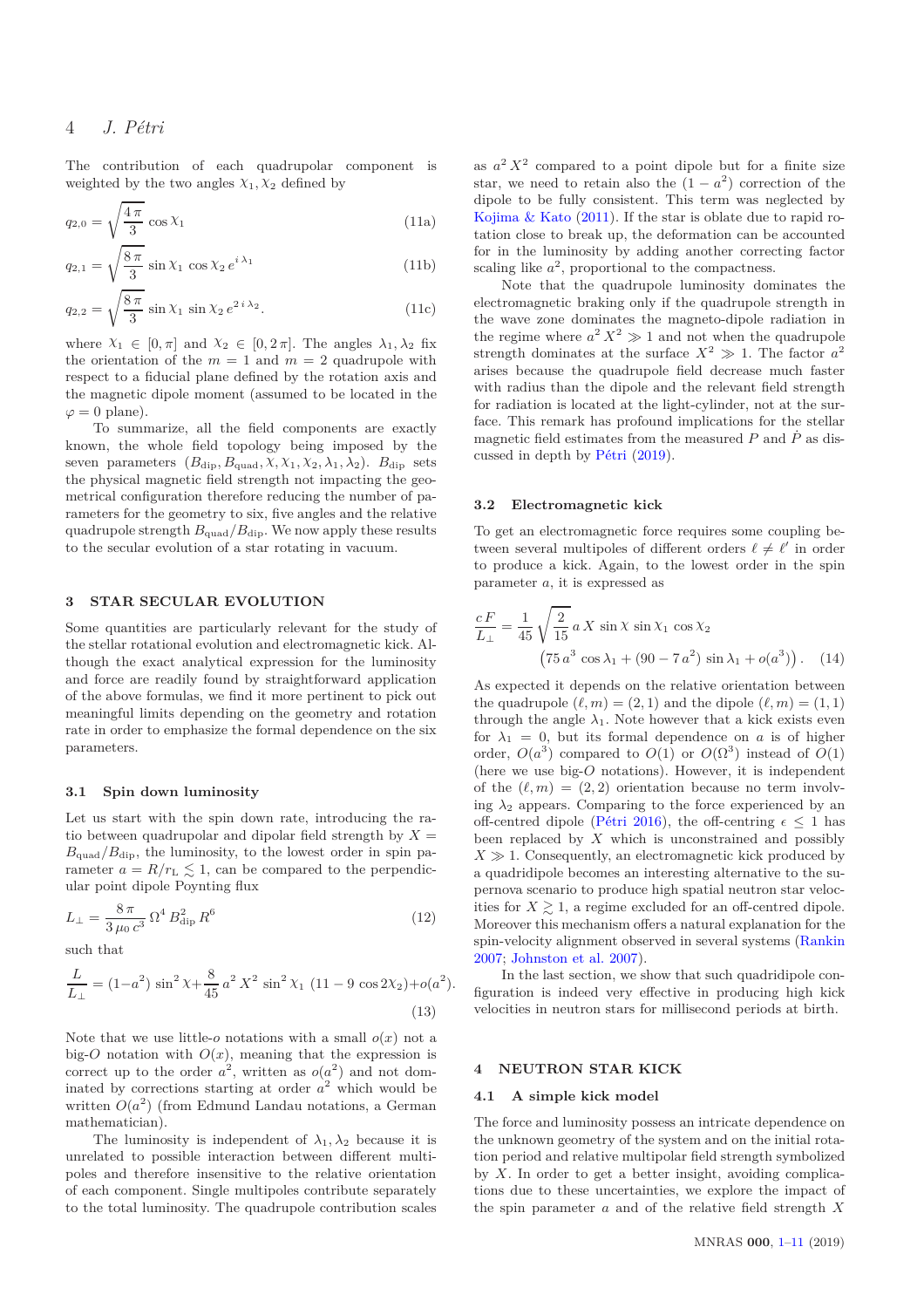only, adjusting the geometry to the most favourable case. We therefore get an upper limit of the kick velocity. Let us take the particular geometry with  $\chi = \chi_1 = \lambda_1 = \pi/2$ and  $\chi_2 = 0$ . In this special case of an exact perpendicular magnetic dipole rotator, the torque exerted on the star does not align the magnetic axis towards the rotation axis because the time scale for this alignment becomes infinite [\(Michel & Goldwire 1970](#page-10-23)). Therefore, we neglect this effect in the discussion. Let us however give an estimate of the alignment impact on the final kick velocity in the following lines.

For a general oblique dominant dipole configuration the rotation rate and inclination angle evolve according to

$$
I\,\Omega\,\frac{d\Omega}{dt} = -L_{\perp}\,\sin^2\chi\tag{15a}
$$

$$
I\,\Omega^2\,\frac{dX}{dt} = -L_\perp\,\cos X\,\sin X\tag{15b}
$$

where *I* is the stellar moment of inertia. The joint evolution satisfies the constrain

$$
\Omega \cos \chi = \Omega_0 \cos \chi_0 \tag{16}
$$

where  $\Omega_0$  and  $\chi_0$  are the initial rotation speed and inclination. Introducing the time scale

$$
\tau = \frac{I\,\Omega^4}{L_\perp\,\Omega_0^2\,\cos\chi_0^2} \tag{17}
$$

diverging for a perpendicular rotator  $(X_0 = 90^\circ)$  the solution for the angle and the rotation reads

$$
\sin \chi = e^{-t/\tau} \sin \chi_0 \tag{18a}
$$

$$
\Omega = \Omega_0 \frac{\cos \chi_0}{\sqrt{1 - e^{-2t/\tau} \sin^2 \chi_0}}.
$$
\n(18b)

Thus, if the magnetic alignment is taking into account for an arbitrary oblique rotator in vacuum, the time scale for a significant change in the inclination angle is comparable to the spin down time scale. Therefore because the electromagnetic kick effect prevails in the era before the magnetic braking occurs, the alignment process only weakly decreases the kick velocity estimate. If the neutron star is surrounded by a plasma, like in the force-free model, the same qualitative conclusions apply.

Indeed, Fig. [1](#page-4-0) shows the evolution of the magnetic dipole inclination angle with time for the vacuum (dashed lines) and force-free (solid lines) model. Significant decrease towards alignment start at the spindown timescale in both models but with a much slower decrease for the force-free case which goes as  $\chi(t) \propto t^{-1/2}$  contrary to an exponential vanishing as  $\chi(t) \propto e^{-t/\tau}$  for the vacuum case, Eq. [\(18\)](#page-4-1). Fig. [2](#page-4-2) shows the evolution of the rotation rate with time. The star rotation does not stop in the vacuum model if *χ <* 90◦ . Only the force-free model brakes the star until it tends to rest with  $\Omega(t) \propto t^{-1/2}$  because an aligned rotator surrounded by a plasma also radiates. However, in all cases the typical time scale for magnetic braking to set in is again the spindown time scale  $\tau$ . A quantitative analysis is proposed below after investigation of the general orthogonal case.

For an arbitrary rotation rate and field strengths with  $\chi = \chi_1 = \chi_1 = \pi/2$  and  $\chi_2 = 0$ , the luminosity becomes

$$
L = \left(1 - a^2 + \frac{16}{45} X^2 a^2\right) L_{\perp} \tag{19}
$$



<span id="page-4-5"></span><span id="page-4-0"></span>**Figure 1.** Evolution of the magnetic dipole inclination angle  $\chi(t)$ with time for vacuum radiation, in dashed curves, and force-free radiation, in solid lines. The initial angle is  $X_0 = \{30^\circ, 60^\circ, 90^\circ\}$ respectively in red, green and blue.



<span id="page-4-2"></span><span id="page-4-1"></span>**Figure 2.** Evolution of the rotation rate  $\Omega(t)$  with time for vacuum radiation, in dashed curves, and force-free radiation, in solid lines. The initial angle is  $X_0 = \{30^\circ, 60^\circ, 90^\circ\}$  respectively in red, green and blue.

and the electromagnetic kick to lowest order neglecting small corrections in powers of *a* reads

$$
F = 2\sqrt{\frac{2}{15}} a X \frac{L_{\perp}}{c}.
$$
\n
$$
(20)
$$

<span id="page-4-4"></span>The time evolution of the kick velocity becomes

$$
v(t) = \int_0^t \frac{F(t)}{M} dt.
$$
\n(21)

Changing the integration variable to  $\Omega$  by noting that  $d\Omega =$  $\dot{\Omega}$  *dt* we have

$$
\frac{v(t)}{c} = 2\sqrt{\frac{2}{15}}\frac{X}{Mc^2} \int_{\Omega_0}^{\Omega} a L_{\perp}(\Omega) \frac{d\Omega}{\dot{\Omega}}.
$$
 (22)

Assuming a homogeneous neutron star with moment of inertia  $I = \frac{2}{5} M R^2$ , noting that  $L = I \Omega \dot{\Omega}$ , a primitive is

<span id="page-4-3"></span>
$$
\beta(a, X) = \frac{12\sqrt{6} X}{5 (16 X^2 - 45)^{3/2}}
$$
  
\n
$$
\left[ a \sqrt{80 X^2 - 225} - 15 \arctan\left(\frac{1}{3} a \sqrt{\frac{16 X^2}{5} - 9}\right) \right]
$$
 (23)

<span id="page-4-6"></span>and the time evolution for the kick

$$
\frac{v(t)}{c} = \beta(a(t), X) - \beta(a_0, X) \tag{24}
$$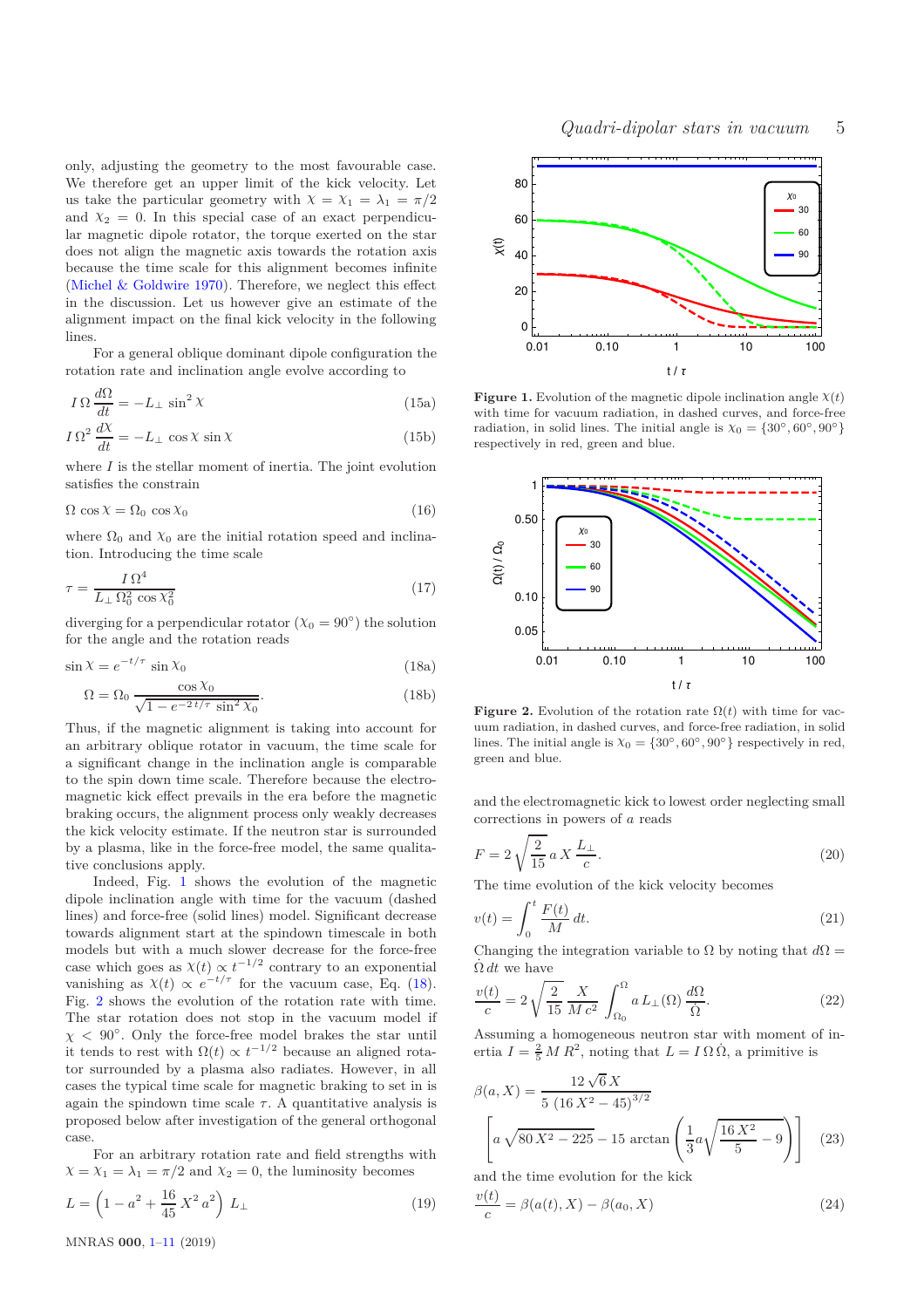# 6 *J. Pétri*

*a*<sup>0</sup> being the initial spin parameter at birth. The final kick velocity  $v_f$  is reached whenever  $a(t) = 0$  therefore it becomes

$$
\beta_f = -\beta(a_0, X). \tag{25}
$$

Eq. [\(23\)](#page-4-3) seems undefined whenever  $X^2 \leq 45/16$  due to the square root in the arctan function and due to the vanishing denominator for  $X^2 = 45/16$ . However, for  $X^2 < 45/16$ , the square root in the numerator and denominator of the last term containing the arctan function becomes imaginary such that  $\sqrt{X^2 - 45/16} = i x$  with  $x \in \mathbb{R}$ . Due to the relation between the inverse trigonometric and the inverse hyperbolic functions given by  $\mathrm{argth}(x) = i \arctan(-ix)$ , Eq. [\(23\)](#page-4-3) is well defined for  $X^2 < 45/16$ . Finally in the special case where  $X^2 = 45/16$ , the function [\(23\)](#page-4-3) tends to

$$
\frac{1}{5} \sqrt{\frac{2}{3}} a_0^3 \tag{26}
$$

which is also well defined for any  $a_0$ . It can be checked that the function in Eq.  $(23)$  is continuous for all  $a > 0$  and all  $x > 0$ . It is shown in Fig. [3](#page-5-0) as a contour plot depending on the initial period  $P_0$  and the quadrupole strength  $X$  on a logarithmic scale. For a 1 ms period at birth, the maximum allowed velocity is about 2000 km/s. In the limit of weak quadrupoles  $X \ll 1$ , the kick velocity simplifies into

$$
\beta_f = \frac{4}{5} \sqrt{\frac{2}{15}} X (\text{argth } a_0 - a_0) \tag{27}
$$

<span id="page-5-1"></span>and for low initial rotational rate  $a \ll 1$  it further simplifies to

$$
\beta_f = \frac{4}{15} \sqrt{\frac{2}{15}} a_0^3 X.
$$
\n(28)

In the extreme limit of dominant quadrupoles  $X \gg 1$ , it reaches asymptotically

$$
\frac{3}{2}\sqrt{\frac{3}{10}}\frac{a_0}{X}.\tag{29}
$$

Too much a strong quadrupole is counter-productive because the quadrupole radiation for  $X \gg 1$  dominates and considerably shortens the acceleration time (of the order the spindown time) which becomes vanishingly small.

In order to evaluate more quantitatively the impact of the alignment on the electromagnetic kick efficiency, let us compute the final speed in case of a small quadrupole component  $X \ll 1$  and a slow rotation rate  $a \ll 1$ , extending the result of Eq. [\(28\)](#page-5-1) to a varying dipolar inclination angle. The electromagnetic kick is given approximately by

$$
F = 2\sqrt{\frac{2}{15}} a X \frac{L_{\perp}}{c} \sin \chi.
$$
 (30)

Integrating Eq. [\(21\)](#page-4-4) by a change of integration variable as

$$
v(t) = \int_0^t \frac{F(t)}{M} \frac{dt}{dX} dX \tag{31}
$$

according to the inclination angle evolution Eq. [\(15\)](#page-4-5) we can perform the integration with respect to the initial obliquity  $X_0$  down to alignment  $X = 0$  finding

$$
\beta_f = -\frac{4}{5} \sqrt{\frac{2}{15}} a_0^3 X \cos^3 X_0 \int_{X_0}^0 \frac{dX}{\cos^4 X}
$$
 (32a)

$$
= \frac{2}{15} \sqrt{\frac{2}{15}} a_0^3 X (3 \sin X_0 + \sin 3 X_0).
$$
 (32b)



<span id="page-5-0"></span>**Figure 3.** Isocontours of the final kick velocity expressed in logarithmic scale  $\log v_f$  and in units of km/s, depending on the initial period  $P_0$  and relative quadrupole magnitude  $X$ .

This expression is exactly Eq.  $(28)$  when  $\chi_0 = 90^\circ$ . For neutron stars with initial inclinations far from an aligned rotator, the corrections are close to one. Therefore, the time evolution of the inclination angle remains negligible when computing the final kick velocity. In all cases, the initial spin *a*<sup>0</sup> and the quadrupole strength *X* fully determine the final kick velocity.

Can we set some upper limits for the initial period? For fast rotating neutron stars at birth, close to the break up limit we have according to general-relativistic corrections explained by [Friedman et al.](#page-10-24) [\(1989](#page-10-24)) and by [Haensel et al.](#page-10-25) [\(1995](#page-10-25))

$$
\Omega_{\text{max}} \approx 0.67 \,\Omega_K \tag{33}
$$

corresponding to a fraction of the Keplerian frequency in Newtonian gravity  $\Omega_K = \sqrt{\frac{GM}{R^3}}$  and a spin parameter for a typical neutron star

$$
a_{\text{max}} \approx 0.28 \left(\frac{M}{1.4 \ M_{\odot}}\right)^{1/2} \left(\frac{R}{12 \ \text{km}}\right)^{-1/2}.
$$
 (34)

The maximum period before mass shedding is therefore around 1 ms. Corrections to the point dipole luminosity must be taken into account because  $a \lesssim 1$  and already for the dipole, corrections involve factors like  $(1 - a^2)$ .

The maximum kick efficiency depends on *X* for a given *a*. Inspecting Fig. [3,](#page-5-0) too a large quadrupole will decrease the maximum kick as well as too a low quadrupole. We can expect fast kicks above 1000 km/s if the quadrupole is comparable in magnitude to the dipole  $X \sim 1$  for a millisecond initial period. Whatever the strength of the quadrupole, high velocities larger than 1000 km/s require fast spinning neutron stars at birth with periods shorter than 2 ms.

Solutions to the electromagnetic kick problem are not unique. There exist a continuum of couple  $(a_0, X)$  satisfying the constrain. Of these, we highlight two special con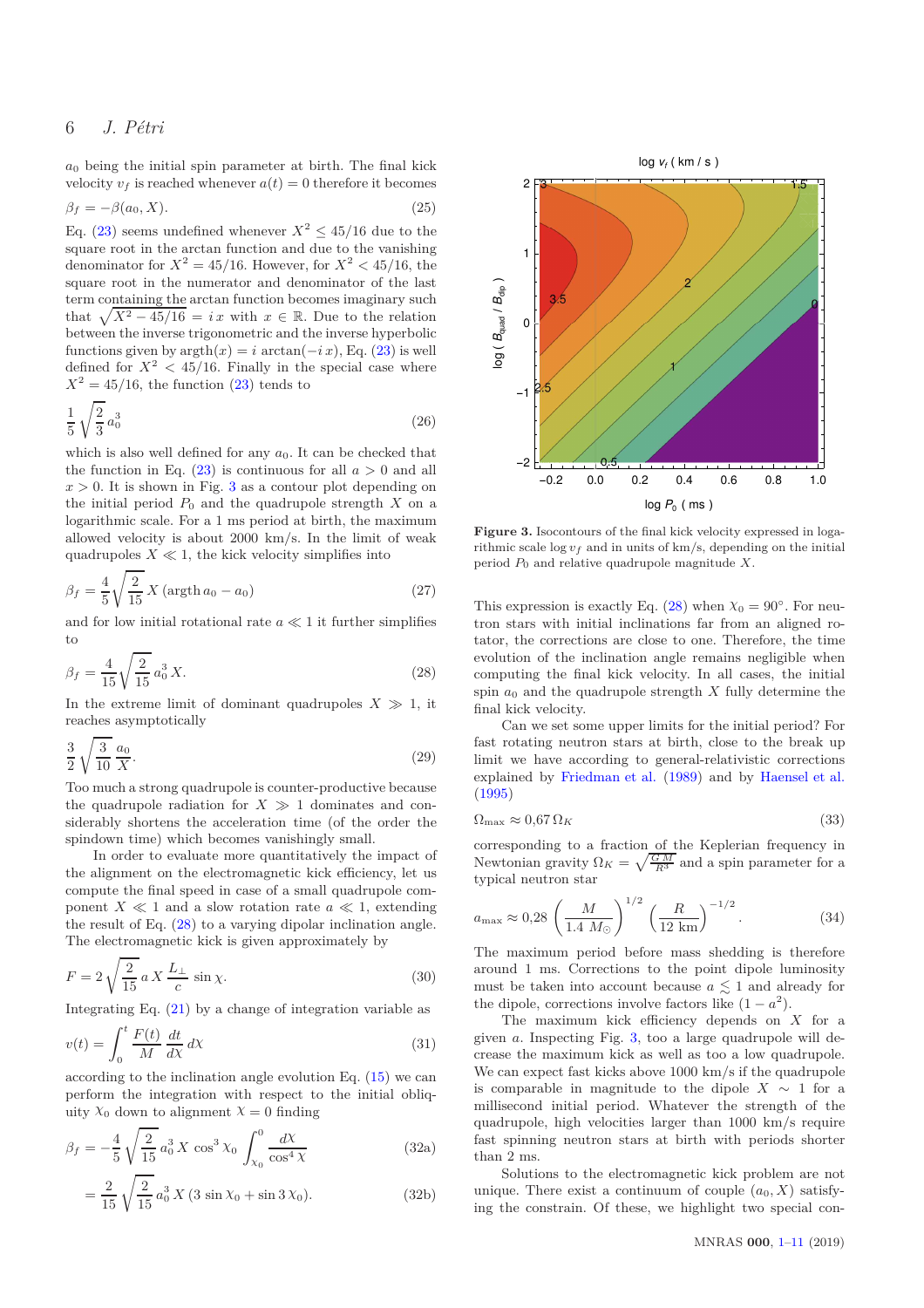figurations: one with the smallest quadrupole component *X* and one with the largest initial period *a*0. We call the former solution the minimal choice and the latter solution the optimal choice because it follows the crest of the plot in Fig. [3](#page-5-0) but then requires relatively large quadrupole magnitudes  $X \geq 10$  although such values are not unrealistic.

#### **4.2 Indeterminacy of initial periods**

Are millisecond periods at birth realistic? The scenario depicted by [Heger et al.](#page-10-26) [\(2000\)](#page-10-26) estimates the initial neutron star period from pre-supernova collapse models to be around those values of 1 ms. However, if angular moment is transported by magnetic field, [Heger et al.](#page-10-27) [\(2005](#page-10-27)) found an increase by one order of magnitude of this period. [Ott et al.](#page-10-28) [\(2006](#page-10-28)) also found initial spin periods about 1 ms but in contradiction to what is expected from observations of young pulsars inferring  $P_0 \geq 10$  ms. Young pulsars with smaller periods, like PSR J0537-6910, are however not excluded to start their life with initial period less than 10 ms depending on their magnetic braking index [\(Marshall et al.](#page-10-29) [1998](#page-10-29)). For millisecond pulsars, the situation is more clear as [Ferrario & Wickramasinghe](#page-10-30) [\(2007\)](#page-10-30) showed that they are usually born with periods close to the currently observed values.

According to [Atoyan](#page-10-31) [\(1999](#page-10-31)), if the magnetic field is decreasing with time, it is possible that the initial period of the Crab pulsar was around 3-5 ms, thus 10 times smaller than its current value, and not 19 ms if a constant braking index of  $n = 2.5$  is assumed [\(Manchester & Taylor 1977\)](#page-10-32). We must admit that guessing the initial period of young pulsars is a difficult and risky task because of our poor knowledge about the mechanisms responsible for the stellar spin down. Any inference must be taking with care, whatever its conclusion. We believe that millisecond period at birth are not excluded and take it as a serious hypothesis for the present work.

To properly fix the idea, let us quantitatively show the indeterminacy of initial periods of young pulsars even if the true age is known for instance by the associated supernova remanent age. In the simple spin down picture with a braking index of *n*, the true or current age *t*<sup>∗</sup> is related to the characteristic age

$$
\tau_* = -\frac{\Omega_*}{(n-1)\,\dot{\Omega}_*} \tag{35}
$$

by

$$
t_* = \tau_* \left[ 1 - \left( \frac{\Omega_0}{\Omega_*} \right)^{n-1} \right]. \tag{36}
$$

Knowing  $t_*$  and  $\tau_*$  from current observations, we can determine the initial rotation rate  $\Omega_0$  if a magnetic breaking model is assumed with a constant in time braking index *n*. This method leads to birth periods well above 10 ms for pulsar/supernova associations. For the Crab with a braking index of  $n = 2.5$  we find  $P_0 = 19$  ms. However, if the braking features are not constant in time, due to magnetic field decay, spin alignment or change in the moment of inertia among others, the guessed birth period can be much smaller. This was the idea of [Atoyan](#page-10-31)  $(1999)$  $(1999)$ .

Let us exemplify the general trend with a model taking into account the magnetic axis alignment for a force-free



<span id="page-6-0"></span>**Figure 4.** Evolution of the neutron star period  $\Omega(t)$  compared to its current value  $\Omega_*$  at time  $t_* = \tau_* / 4$  for several values of the parameter *A* as in the legend and with a characteristic time *T* =  $τ_*/2$ .

magnetosphere with  $\chi$  decreasing like  $t^{-1/2}$  according to the time-dependent braking

$$
\dot{\Omega} = -K \left( 1 + \frac{A}{1 + t/T} \right) \Omega^3 \tag{37}
$$

mimicking a decrease in the obliquity for a force-free magnetosphere with characteristic time scale *T*. Introducing the current typical time scale

$$
\tau_* = \frac{1}{K \,\Omega_*^2} = -\frac{\Omega_*}{\left(1 + \frac{A}{1 + t_*/T}\right) \,\dot{\Omega}_*}
$$
\n(38)

and the variable  $\eta(t) = \Omega(t)/\Omega_*$ , an exact solution with  $\eta(t_*) = 1$  is given by

$$
\eta(t) = \frac{1}{\sqrt{1 + 2(t - t_*)/\tau_* + 2AT/\tau_* \log\left(\frac{t + T}{t_* + T}\right)}}.\tag{39}
$$

The neutron star rotation rate at birth is therefore

$$
\Omega_0 = \frac{\Omega_*}{\sqrt{1 - 2t_*/\tau_* + 2AT/\tau_* \log\left(\frac{T}{t_* + T}\right)}}.\tag{40}
$$

For some combination of the free parameters (*A, T*), both being positive, this ratio becomes very large  $\Omega_0 \gg \Omega_*$ . For instance, for a time scale *T* associated to the spin down time scale  $\tau_*$  because of magnetic alignment, we set  $T =$  $\tau$ <sup>\*</sup>/2 and a true age of  $t_* = \tau$ <sup>\*</sup>/4, values of *A* around 1*.*23 lead to initial periods 30 times less than the current period, see Fig. [4.](#page-6-0) Actually the birth period becomes very sensitive to this parameter around  $A \approx 1.23315$  where it tends to zero and the rotation rate diverges,  $\Omega_0 \rightarrow +\infty$  whereas the constant coefficient case with  $A = 0$  leads only to an increase by a factor  $\Omega_0/\Omega_* = \sqrt{2}$ .

#### **4.3 Confrontation to several pulsar populations**

We confront our expectations against several populations of neutron stars. In a first subset, we consider neutron stars for which the three-dimensional space velocity can be inferred as demonstrated by [Cordes & Chernoff](#page-10-33) [\(1998](#page-10-33)). In a second and third subset, we consider respectively young and millisecond pulsars extracted from the Australia Telescope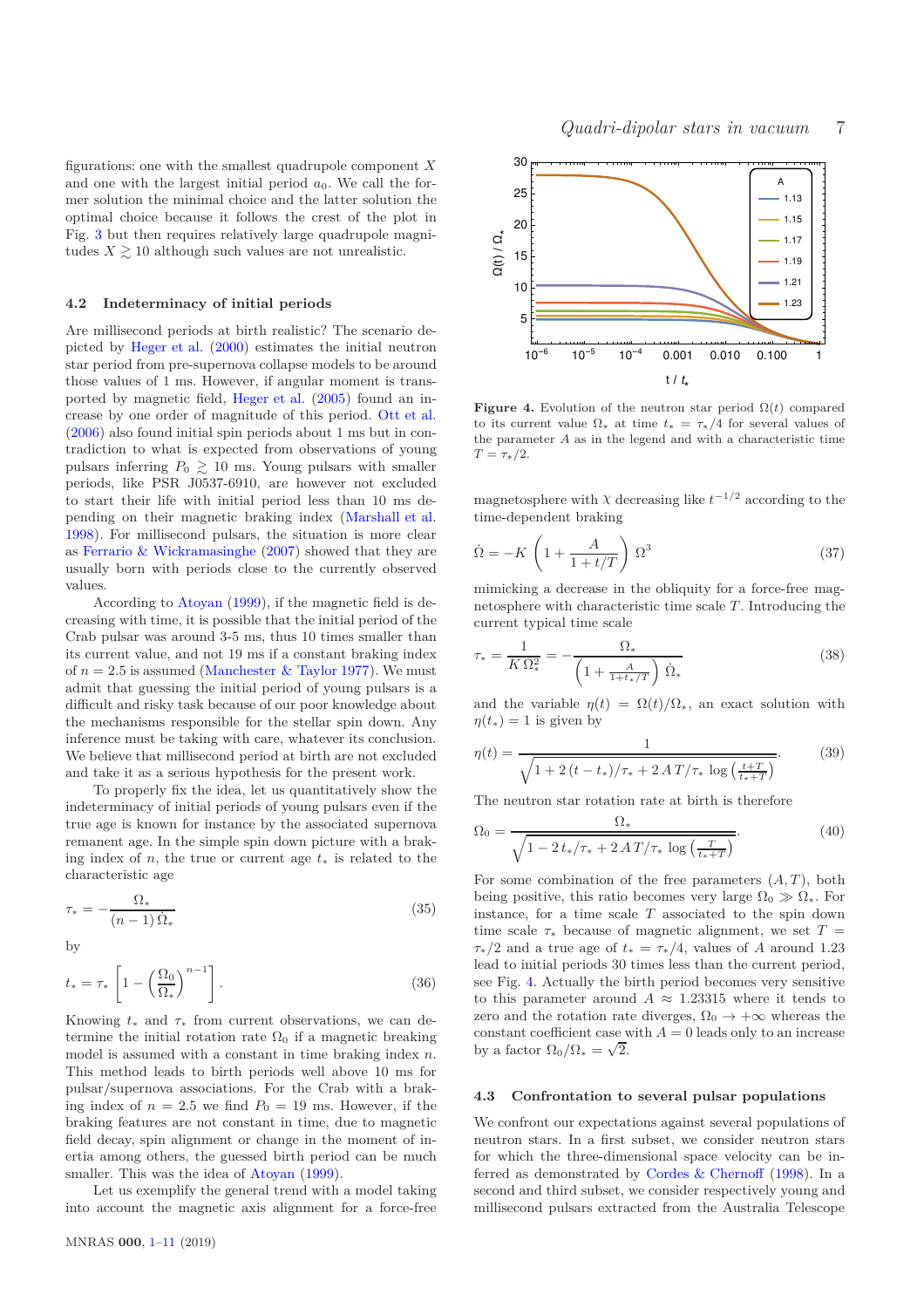

<span id="page-7-0"></span>**Figure 5.** Expected distribution of initial neutron star spin periods *P*<sup>0</sup> for the sample of 48 pulsars.

National Facility (ATNF) catalogue with known *P*, *P*˙ and proper motion without knowledge about the speed along the line of sight.

# *4.3.1 Pulsars with inferred 3D velocity*

We have selected the young pulsars studied in [Cordes & Chernoff](#page-10-33) [\(1998](#page-10-33)) because of the 3D velocity inference they gave. We found that 48 of these pulsars have known  $P$  and  $\dot{P}$  reported in the ATNF catalogue [\(Manchester et al. 2005](#page-10-34)). They all possess a dipole magnetic field strength at the equator around  $10^8$ - $10^9$  T according to the magneto-dipole losses formula

$$
B(\text{in T}) \approx 3.2 \cdot 10^{15} \sqrt{P(\text{in s}) \dot{P}}
$$
\n(41)

where the period is measured in seconds and the field strength in T. Their characteristic age, assuming a single dipole model and values  $(P, \dot{P})$  measured at present time, and defined by

$$
\tau_{\rm age} = \frac{P}{2\,\dot{P}}\tag{42}
$$

is also shown in Fig. [9.](#page-8-0) Most of them are older that millions of years expect for several of them being only aged about several thousands of years.

The histogram in Fig. [5](#page-7-0) show the expected distribution of largest possible initial periods *P*<sup>0</sup> ranging from 1 to 3.5 ms for the sample of 48 pulsars assuming that their space velocity is known from the work of [Cordes & Chernoff](#page-10-33) [\(1998](#page-10-33)). These values must be taken with caution because the radial component is basically unknown and the proper motion still rather uncertain. At least, we get a window for the initial period. The counterpart of these largest period is to produce the largest quadrupole contributions as shown in blue bars in the histogram of Fig. [6](#page-7-1) where *X* ranges from 10 to 35 times the dipole.

However, the solutions are degenerate because there is an infinite set of couples  $(P_0, X)$  satisfying the imposed kick velocity. This is clearly seen in Fig. [7](#page-7-2) where the relation between period and quadrupole relative magnitude is plotted for each pulsar in a different colour. What we called optimal choice corresponds to the solution found by the maximum on each curve. Nevertheless, the magnitude of the quadrupole



<span id="page-7-1"></span>**Figure 6.** Optimal and minimum quadrupole strength *X* distribution of the 48 pulsars to explain the kick velocity for a period at birth, respectively shown in Fig. [5](#page-7-0) and for  $P_0 = 1$  ms.



<span id="page-7-2"></span>**Figure 7.** Initial spin period *P*<sup>0</sup> depending on the quadrupole strength for the sample of 48 pulsars. Each curve with different colour depicts another pulsar.

can be decreased at the expense of increasing the spin of the neutron star. For instance, assuming that all neutron stars are born with a period  $P_0 = 1$  ms, the quadrupole distribution resembles the red bars in the histogram of Fig. [6.](#page-7-1) For most of them, the quadrupole is weaker then the dipole, in all cases it never exceeds 6 times the dipole. As a conclusion, even a modest quadrupole can efficiently kick up a neutron star during its early phase of spin down.

We finish by a discussion on the timescale necessary to achieve the final velocity. The characteristic time scale of the spin down depends on the spin down ratio at birth, according to Eq. [\(19\)](#page-4-6)

$$
\xi_0 = \frac{L_{\text{quad}}}{L_{\text{dip}}} \approx \frac{16}{45} a_0^2 X^2 \tag{43}
$$

therefore not to be confused with *X* which is only relating field strengths and not luminosities. Introducing the dipole and quadrupole characteristic time scales  $\tau_{\text{dip}}$  and  $\tau_{\text{quad}} =$ *τ*dip*/ξ*<sup>0</sup> the total time scale becomes

$$
\frac{1}{\tau_{\rm c}} = \frac{1}{\tau_{\rm dip}} + \frac{1}{\tau_{\rm quad}}.\tag{44}
$$

For non vanishing dipoles, we get

$$
\tau_{\rm c} = -\frac{\Omega_0}{\dot{\Omega}_0} = \frac{\tau_{\rm dip}}{1 + \xi_0}.\tag{45}
$$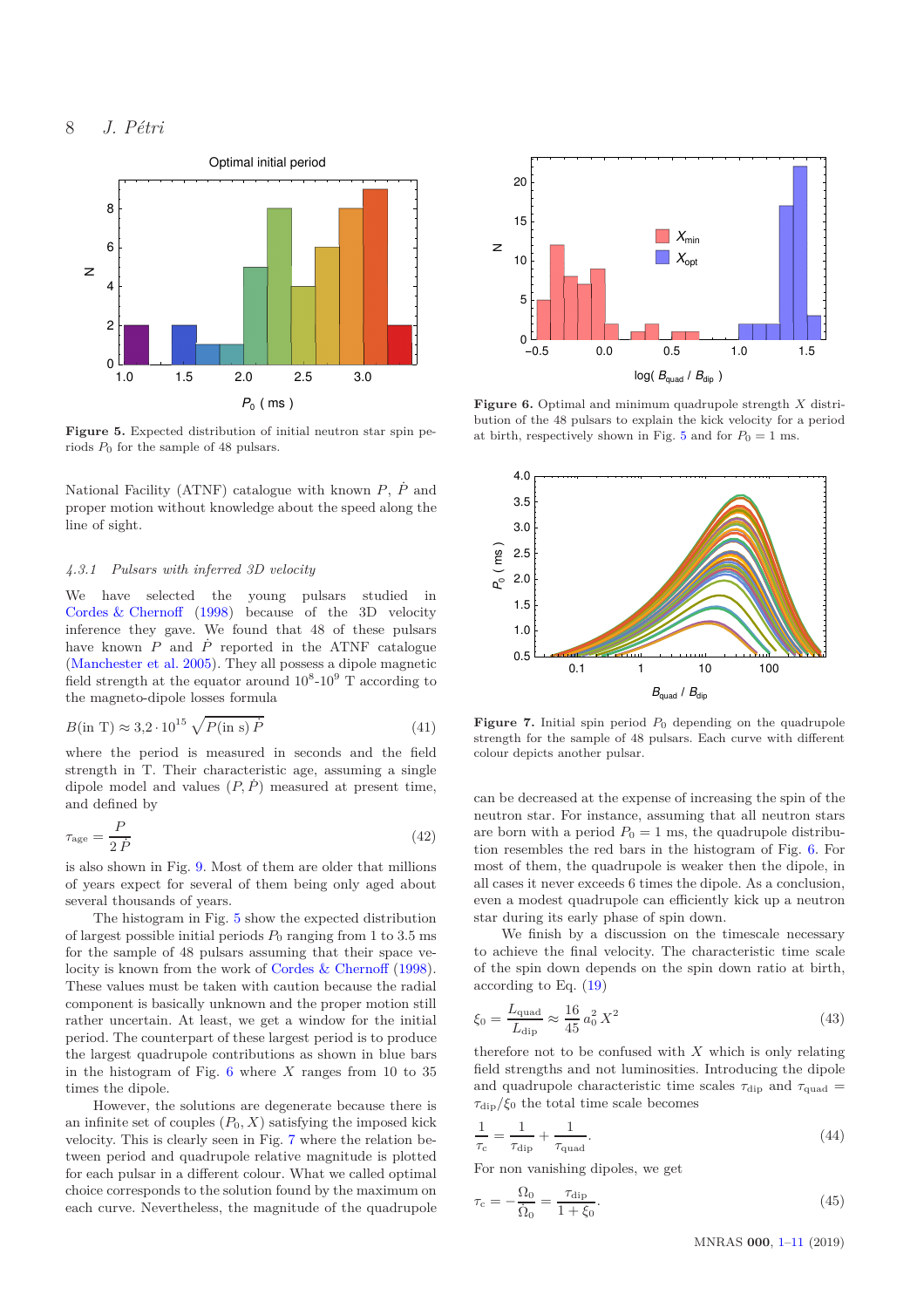

<span id="page-8-1"></span>**Figure 8.** Time evolution of the kick velocity depending on relative quadrupole strength *X* for an initial period at birth of  $P_0 = 1$  ms.

The characteristic time scale is therefore diminishing for increasing quadrupole contribution. This scale can be compared to the traditional pulsar characteristic age given by *τ*age. We choose to evaluate the ages from slow down rate at birth. If the quadrupole Poynting flux dominates  $\xi_0 \gg 1$ the braking occurs on a much shorter time scale  $\tau_c \ll \tau_{\rm dip}$ , and the electromagnetic kick becomes ineffective because of the too short duration of significant thrust phase.

The relation between the rotation rate and time, normalized to the characteristic age  $\tau_c$  becomes after defining  $\mu = \frac{\Omega^2}{\Omega_0^2}$  with  $\mu(t=0) = 1$ 

$$
\frac{t}{\tau_{\rm c}} = \frac{1+\xi_0}{2} \left[ \frac{1}{\mu} - 1 + \xi_0 \log \left( \mu \frac{1+\xi_0}{1+\mu \xi_0} \right) \right]. \tag{46}
$$

The solution is controlled by the initial spindown ratio  $\xi_0$ . Fig. [8](#page-8-1) shows the time evolution of the kick depending on the quadrupole strength depicted by  $\xi_0$ . The asymptotic velocity is almost reached at the characteristic time  $\tau_c$ . Most efficient kicks are produced near  $X \approx 10$ . The curve shapes are relatively insensitive to the magnitude of  $X$  and  $\xi_0$ , but remember that the characteristic time also scales also with *ξ*0. While the final kick velocity does not depend on the magnetic field strength because the force acting on the star is proportional to *L* and the duration of the kick proportional to  $1/L$ , the characteristic time depends on the field strength through the expression  $\tau_{\text{acc}} = \frac{1}{2}$  $\frac{\tilde{I} \Omega_0^2}{L_0}$ 

$$
\tau_{\rm acc} \approx 17,4 \, {\rm yr} \, \left(\frac{M}{1.4 \, M_{\odot}}\right) \, \left(\frac{P_0}{1 \, {\rm ms}}\right)^2 \, \left(\frac{B}{10^8 \, {\rm T}}\right)^{-2} \, \left(\frac{R}{12 \, {\rm km}}\right)^{-4}.\tag{47}
$$

This efficient acceleration time scale  $\tau_{\text{acc}}$  is shown in Fig. [9](#page-8-0) and compared to the characteristic age for an initial period at birth of  $P_0 = 1$  ms. This duration on which the electromagnetic kick acts is several orders of magnitude shorter than the characteristic pulsar age *τ*age, thus the neutron star had plenty of time to reach the asymptotic value for vanishing angular velocity  $a \to 0$  or at least when  $a \ll a_0$ .

If we choose the optimal choice, the acceleration time scale  $\tau_{\rm acc}^{\rm optimal}$  is slightly increased as shown in Fig. [9.](#page-8-0) However, this second scenario can also easily explain the fast proper motion with an electromagnetic kick.



<span id="page-8-0"></span>**Figure 9.** Acceleration time  $\tau_{\text{acc}}^{\text{min}}$  and  $\tau_{\text{acc}}^{\text{opt}}$  to the asymptotic kick velocity compared to the characteristic age.



<span id="page-8-2"></span>**Figure 10.** Expected distribution of initial neutron star spin periods *P*<sup>0</sup> for the sample of young pulsars.

## *4.3.2 Young pulsars*

A larger sample of young pulsars is known but only with their transverse proper motion. Neglecting the radial component along the line of sight, we can still obtain good guesses for the real 3D kick velocity by assuming it to be the same order of magnitude as the proper motion. We are aware that the proper motion is also rather uncertain, however it is the best we can compute so far.

Following the same procedure as in the previous paragraph, our guess for the initial period of these young pulsars remains in the millisecond range, from 1 ms to 7 ms, as represented in the histogram of Fig. [10.](#page-8-2) The associated quadripolar component strength is shown in blue bars in Fig. [11.](#page-9-1) It is ten to hundred times larger than the dipole at the surface. If we assume that all pulsars are born with a 1 ms period, we obtain the graph in red bars of Fig. [11.](#page-9-1) The quadrupole is now on average two decades weaker than in the previous case. Finally, the typical acceleration time scales are also shown in red and blue in Fig. [12](#page-9-2) and compared to the characteristic age in green. Young pulsars possess plenty of time to move to their current spatial velocities whatever the scenario.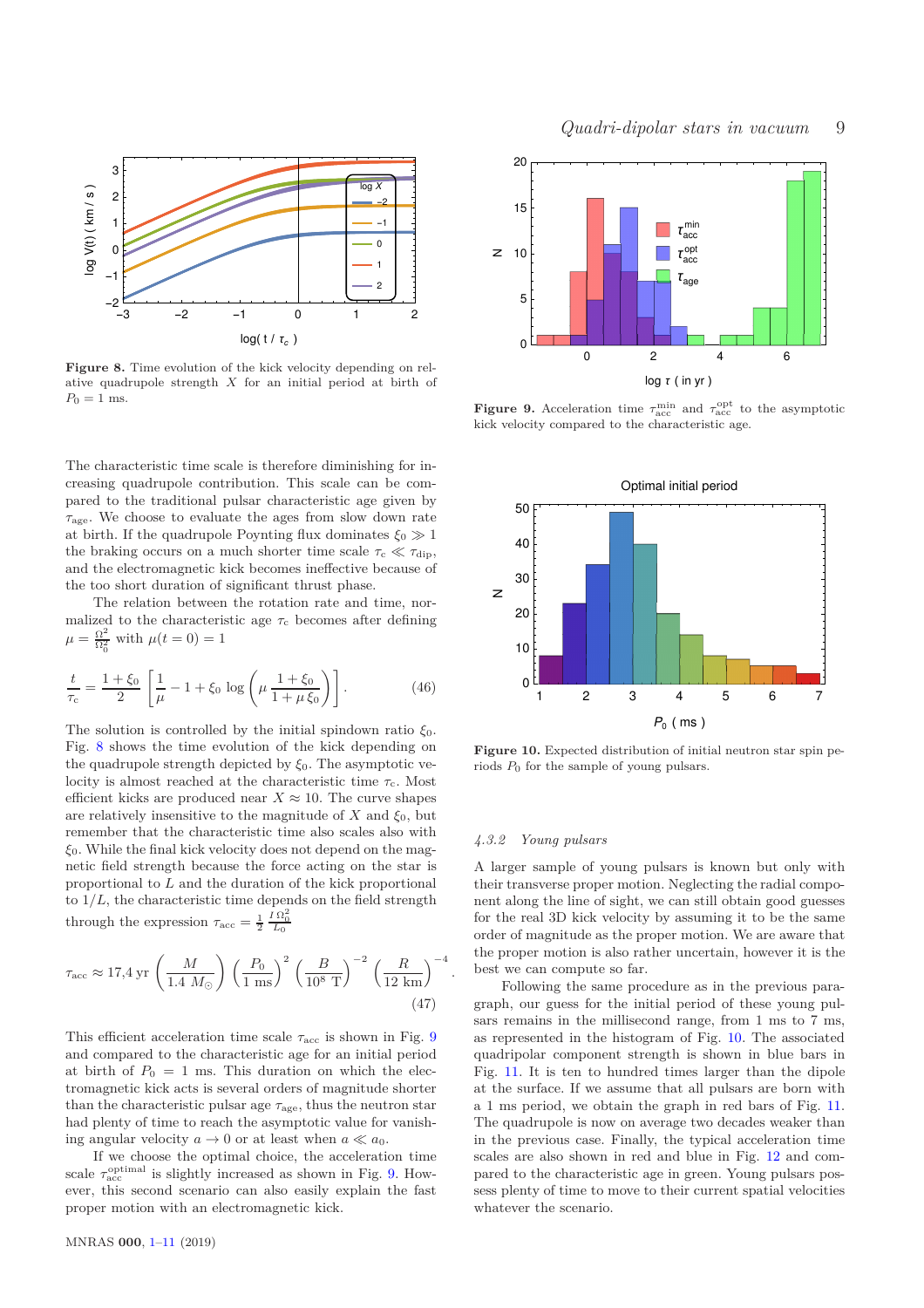

<span id="page-9-1"></span>**Figure 11.** Optimal and minimum quadrupole strength *X* distribution of the young pulsars to explain the kick velocity for a period at birth, respectively shown in Fig. [10](#page-8-2) and for  $P_0 = 1$  ms.



<span id="page-9-2"></span>**Figure 12.** Acceleration time  $\tau_{\text{acc}}^{\text{min}}$  and  $\tau_{\text{acc}}^{\text{opt}}$  to the asymptotic kick velocity for young pulsars compared to the characteristic age.

# *4.3.3 Millisecond pulsars*

The same analysis was performed for millisecond pulsars. Results for the most efficient period at beginning of the thrust phase are shown in Fig. [13.](#page-9-3) Their correspond to values very close to the current period of these millisecond pulsars. We do not consider initial periods of 1 ms as these pulsars are mostly recycled and spun up during the accretion phase. The quadrupole strength is plotted in Fig. [14](#page-9-4) and the typical acceleration time compared to the characteristic age in Fig. [15.](#page-9-5) We conclude that here too the current kick velocity was attained at approximately one tenth of their current age.

# <span id="page-9-0"></span>**5 CONCLUSIONS**

There are more and more compelling evidences that multipolar magnetic fields are anchored in the crust of compact objects like neutron stars thanks to new observations revealing features not expected from a single and/or centred dipole. We computed the exact analytical solutions of a rotating dipole+quadrupole in vacuum with arbitrary relative strengths. Spin down luminosities and electromagnetic forces have been deduced, showing that neutron stars could get significant kick velocities around and above 1000 km/s during their early life if the initial period is less than



**Figure 13.** Expected distribution of initial neutron star spin periods *P*<sup>0</sup> for the sample of millisecond pulsars.

<span id="page-9-3"></span>

<span id="page-9-4"></span>**Figure 14.** Minimum quadrupole strength *X* distribution of the young pulsars to explain the kick velocity for a period at birth shown in Fig. [13.](#page-9-3)



<span id="page-9-5"></span>**Figure 15.** Acceleration time  $\tau_{\text{acc}}^{\text{min}}$  to the asymptotic kick velocity for millisecond pulsars compared to the characteristic age *τ*age.

10 ms and the quadrupole magnetic field strength comparable to the dipole field or at most one order of magnitude stronger at the surface. This scenario also naturally explains the spin-kick alignment observed in many pulsars. Whereas an off-centred dipole can be ruled out to produce large kicks, a quadridipole generalizing it with an unconstrained quadrupole offers an attractive alternative. We showed that